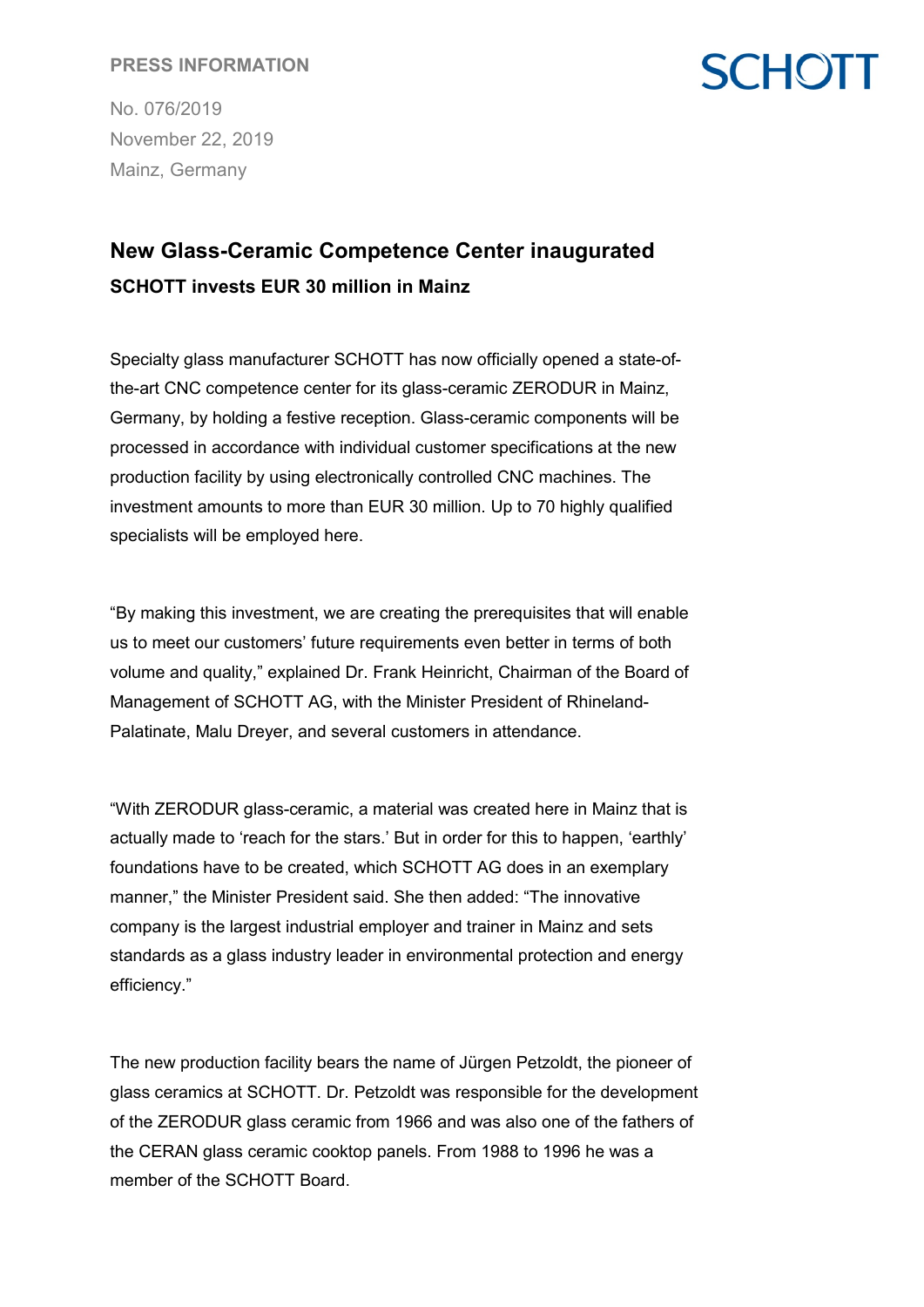# **SCHOTT**

No. 076/2019

The new CNC Competence Center is one of the largest investment projects in recent years at the main site in Mainz. It is also the largest component of a multi-part investment program for optics manufacturing in Mainz, which has a total volume of over EUR 40 million. This also includes a CNC machine facility for processing glass-ceramic parts up to 4.5 meters in diameter, which was put into operation in 2017. "All these projects will serve to make our Advanced Optics Business Unit fit for the future," Dr. Heinricht noted.

The glass-ceramic ZERODUR is known for its extremely low thermal expansion of almost zero and its resistance to extreme temperature shocks of plus 700 to minus 200 degrees Celsius. ZERODUR has been considered to be the best substrate material for astronomical reflector telescopes for five decades and is also a pivotal material in aircraft navigation equipment, chip manufacturing, production of flat panel displays and precision metrology. The most spectacular application example for the glass-ceramic developed by SCHOTT is currently the Extremely Large Telescope (ELT) in Chile, which will receive a primary mirror 39 meters in diameter. After its commissioning in the mid-2020s, it will be the largest eye for gazing into space.

More information about ZERODUR:

[https://www.schott.com/advanced\\_optics/german/products/optical](https://www.schott.com/advanced_optics/german/products/optical-materials/zerodur-extremely-low-expansion-glass-ceramic/zerodur/index.html)[materials/zerodur-extremely-low-expansion-glass-ceramic/zerodur/index.html](https://www.schott.com/advanced_optics/german/products/optical-materials/zerodur-extremely-low-expansion-glass-ceramic/zerodur/index.html)  More information about the Extremely Large Telescope (ELT): [https://www.schott.com/advanced\\_optics/english/products/zerodur-extremely](https://www.schott.com/advanced_optics/english/products/zerodur-extremely-low-expansion-glass-ceramic/schott-and-the-elt/overview.html)[low-expansion-glass-ceramic/schott-and-the-elt/overview.html](https://www.schott.com/advanced_optics/english/products/zerodur-extremely-low-expansion-glass-ceramic/schott-and-the-elt/overview.html) [https://www.schott.com/advanced\\_optics/english/products/zerodur-extremely](https://www.schott.com/advanced_optics/english/products/zerodur-extremely-low-expansion-glass-ceramic/schott-and-the-elt/elt-in-6-minutes.html)[low-expansion-glass-ceramic/schott-and-the-elt/elt-in-6-minutes.html](https://www.schott.com/advanced_optics/english/products/zerodur-extremely-low-expansion-glass-ceramic/schott-and-the-elt/elt-in-6-minutes.html)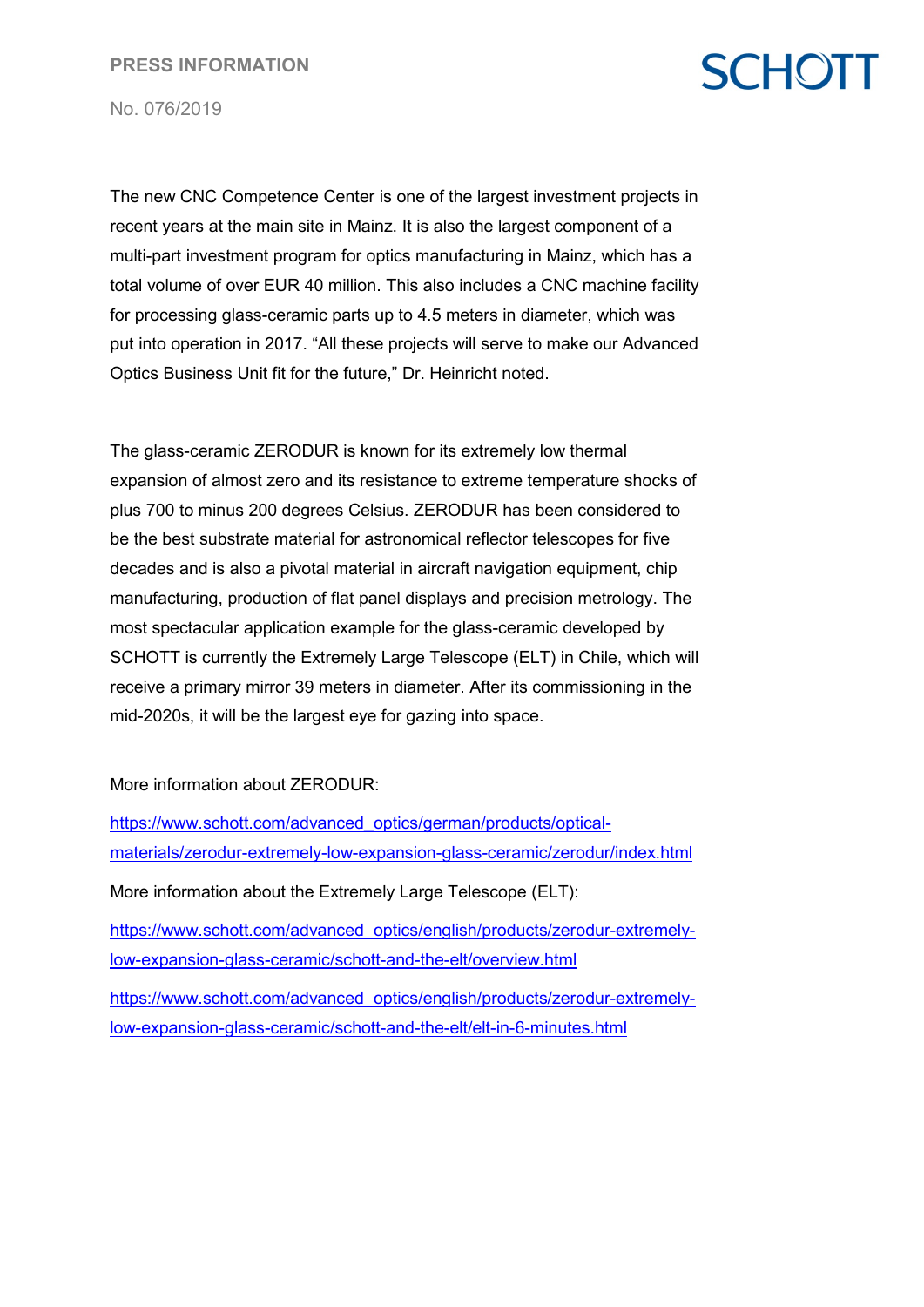### **PRESS INFORMATION**



No. 076/2019



To commemorate a special day, a ZERODUR disk was signed by (from left) Hermann Ditz, Member of the Management Board responsible for Advanced Optics, Rhineland-Palatinate Prime Minister Malu Dreyer, and Dr. Frank Heinricht, Chairman of the SCHOTT Board of Management. *Photo: SCHOTT* 



SCHOTT is able to provide ZERODUR glass-ceramic components with complex geometries and finest structures, for example for lightweight mirror carriers for satellites or space telescopes. *Photo: SCHOTT*

*SCHOTT is a leading international technology group in the areas of specialty glass, glass-ceramics and related high-tech materials. With over 130 years of experience, the company is an innovative partner to many industries, including the home appliance, pharma, electronics, optics, life sciences, automotive and aviation industries. SCHOTT has a global presence with production sites and sales offices in 34 countries. In the 2017/2018 fiscal year, the group generated sales of EUR 2.08 billion with over 15,500 employees. SCHOTT AG has its headquarters in Mainz (Germany) and is solely owned by the Carl Zeiss Foundation. This is one of the oldest private and largest sciencepromoting foundations in Germany. As a foundation company, SCHOTT assumes special responsibility for its employees, society and the environment. [www.schott.com](http://www.schott.com/)*